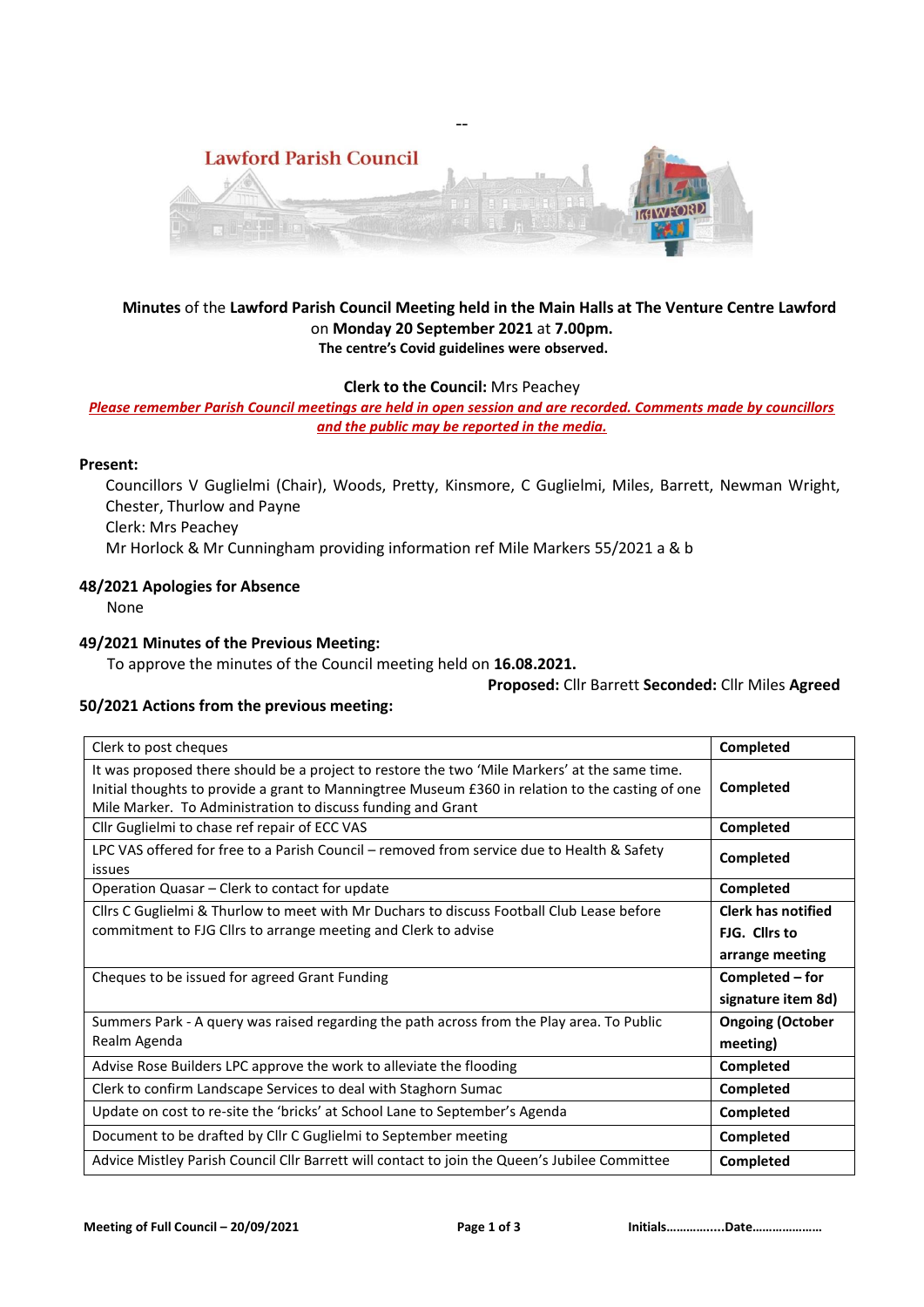## **51/2021 Declarations of Interest:**

None

## **52/2021 Public Voice:**

No members of the public were present to speak

## **53/2021 Reports and updates**

Councillors and Police Reports were circulated when they became available and where possible will be published on council's Website

- a) The District Councillor
- b) The County Councillor's
	- i) ECC consultation on the future of Libraries is spread over 2 evenings. The meeting is via Zoom
- c) Operation Quasar Crime report *(circulated)*

# **54/2021 Football Club Lease:**

a) Cllr C Guglielmi advised he and Cllr Thurlow are trying to get a date in the diary to meet with Mr Duchars as there are several things to discuss before finalising the lease.

# **55/2021 Administration Committee:**

- a) Approved £600 Grant to Manningtree Museum in relation to the assistance being given to restore the Mile Markers. **Proposed:** Cllr Miles **Seconded:** Cllr Woods **Agreed**
- b) Restoration of the Mile Markers were discussed in detail and a final cost will be provided when a request to restore has been submitted. Mr Horlock will liaise with the Clerk to raise the request. It was also raised that the marker at Lawford will be vulnerable and will need to look at securing it. **Note:** more space being allocated to Manningtree Museum was also raised and it was suggested LPC make representation to the library to provide the Museum with that space. **Action - Clerk**
- c) Approval to increase Council's Handyman's hours to 15 per week.

# **Proposed:** Cllr Miles **Seconded:** Cllr V Guglielmi **Agreed Action – Clerk to advise handyman**

- d) Council's expenditure
	- i) A list of expenditure will be circulated prior to the meeting for information.
	- ii) In line with audit guidelines *(approved at Full council August 2018)* the first councillor verifies invoices and the prepared cheques agree, confirmed by initialling Expenditure spreadsheet, cheques, and invoices with green ink.

# **Proposed:** Cllr Pretty **Seconded:** Cllr Miles **Agreed Action – Clerk to post cheques**

# **56/2021 Public Realm committee:**

**a) Overhanging Trees Riverview/Summers Park** *(ref Cllr Pretty)* **Quote received:** Landscape Services - to raise crown to approximately 3mtrs or above on all trees either side of the footpath between Riverside View playing field and Summers Park. Dispose of all waste £450 + vat **Proposed:** Cllr Miles **Seconded:** Cllr V Guglielmi **Agreed**

**Action - Clerk to advise**

**Note:** Cllr C Guglielmi will write to the head and request trees on the perimeter be trimmed back. **Action Cllr C Guglielmi**

**Note:** Cllr Pretty suggested the letter drafted asking residents to cut back growth, be amended to state it should be cut back to the boundary. **Action – next Public Realm agenda**

**b)** Application received to use Riverview for an Eco Festival 5 June 2022 *(see attached)* **For note:** Cllr Thurlow thinks it unnecessary to sell alcohol at the event.

**Proposed:** Cllr Miles **Seconded:** Cllr Barrett **Agreed**

**c)** Highways Issues – Cllr C Guglielmi explained he is dissecting the area so each councillor has a similar number of houses/spaces to manage and will bring the final plan to the next meeting.